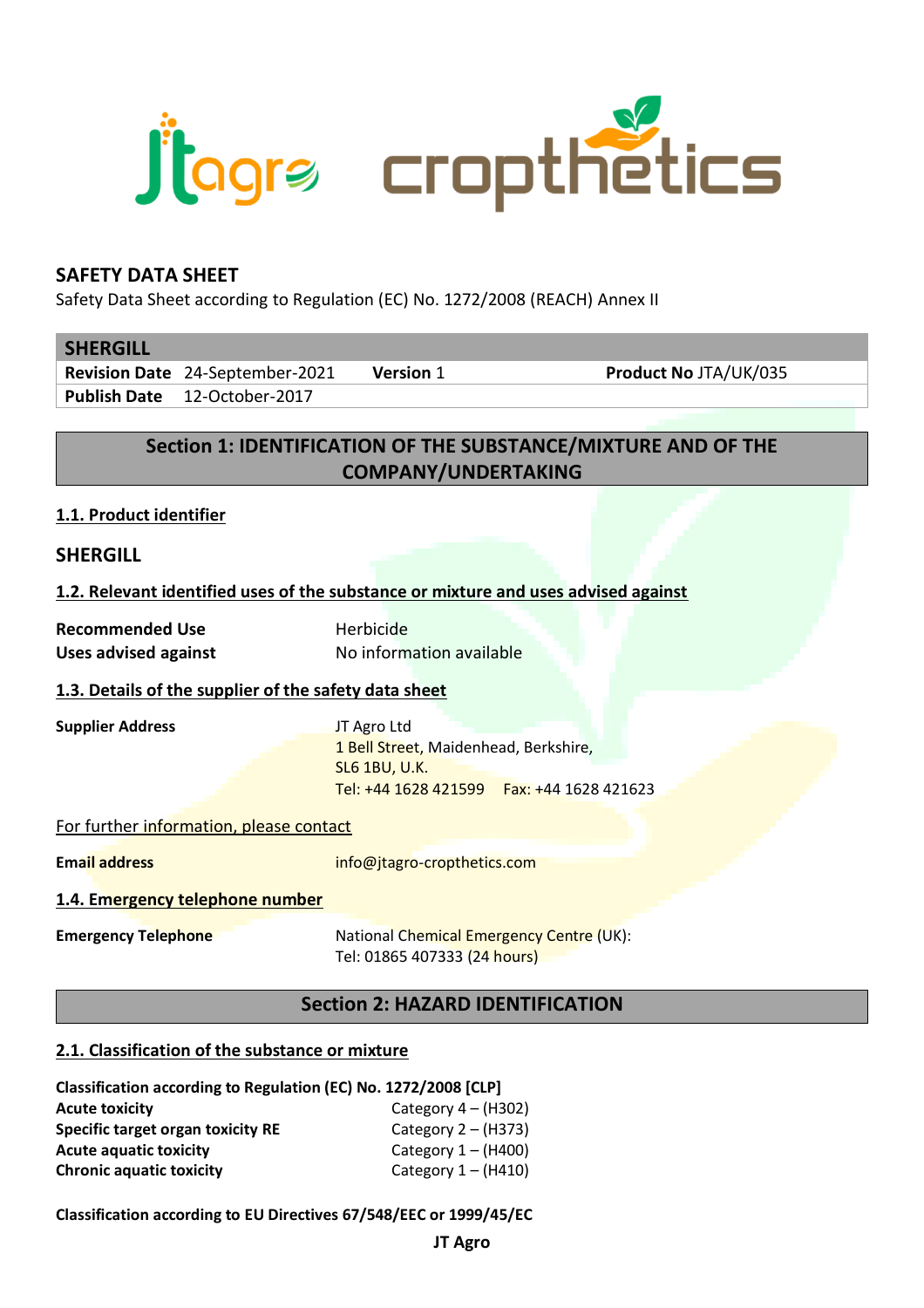## **Shergill (Flufenacet 400g/l & Diflufenican 100g/l) Revision Date** 24-September-2021

Xn Harmful, R22 Xn Harmful, R48/22 N Dangerous for the environment, R50/53

#### **2.2. Label elements**

#### **Labeling according to Regulation (EC) No. 1272/2008 [CLP]**

Hazardous components which must be listed on the label:

- Flufenacet  $\blacksquare$
- Diflufenican  $\blacksquare$

#### **Hazard pictograms**

| <b>Signal Word</b>              | Warning                                                                                                                                                                                                                                                                                                                                                                 |
|---------------------------------|-------------------------------------------------------------------------------------------------------------------------------------------------------------------------------------------------------------------------------------------------------------------------------------------------------------------------------------------------------------------------|
| <b>Hazard Statements</b>        | H302 - Harmful if swallowed<br>H373 - May cause damage to organs (nervous system) through prolonged or<br>repeated exposure if swallowed<br>H410 - Very toxic to aquatic life with long lasting effects                                                                                                                                                                 |
| <b>Precautionary Statements</b> | P280 – Wear protective gloves/protective clothing/eye protection/face protection<br>P308 + P313 - If exposed or concerned: Call a POISON CENTER/doctor/ physician<br>P501 - Dispose of contents/ container to a licensed hazardous-waste disposal<br>contractor or collection site except for empty clean containers which can be<br>disposed of as non-hazardous waste |
|                                 | Supplementary statements EUH208 - Contains Flufenacet, 5-chloro-2-methyl-isothiazol-3-one / 2-methyl<br>Isothiazol-3-one. May produce an allergic reaction<br>EUH401 - To avoid risks to human health and the environment comply with<br>the instructions for use                                                                                                       |

#### **2.3. Other hazards**

No information available

## **Section 3: COMPOSITION/ INFORMATION ON INGREDIENTS**

#### **3.1. Mixtures**

#### **Chemical nature**

Suspension concentrate (=flowable concentrate) (SC) Flufenacet/Diflufenican 400:200 g/l

#### **Hazardous components**

R-phrase(s) according to EC directive 67/548/EEC Hazard statements according to Regulation (EC) No. 1907/2006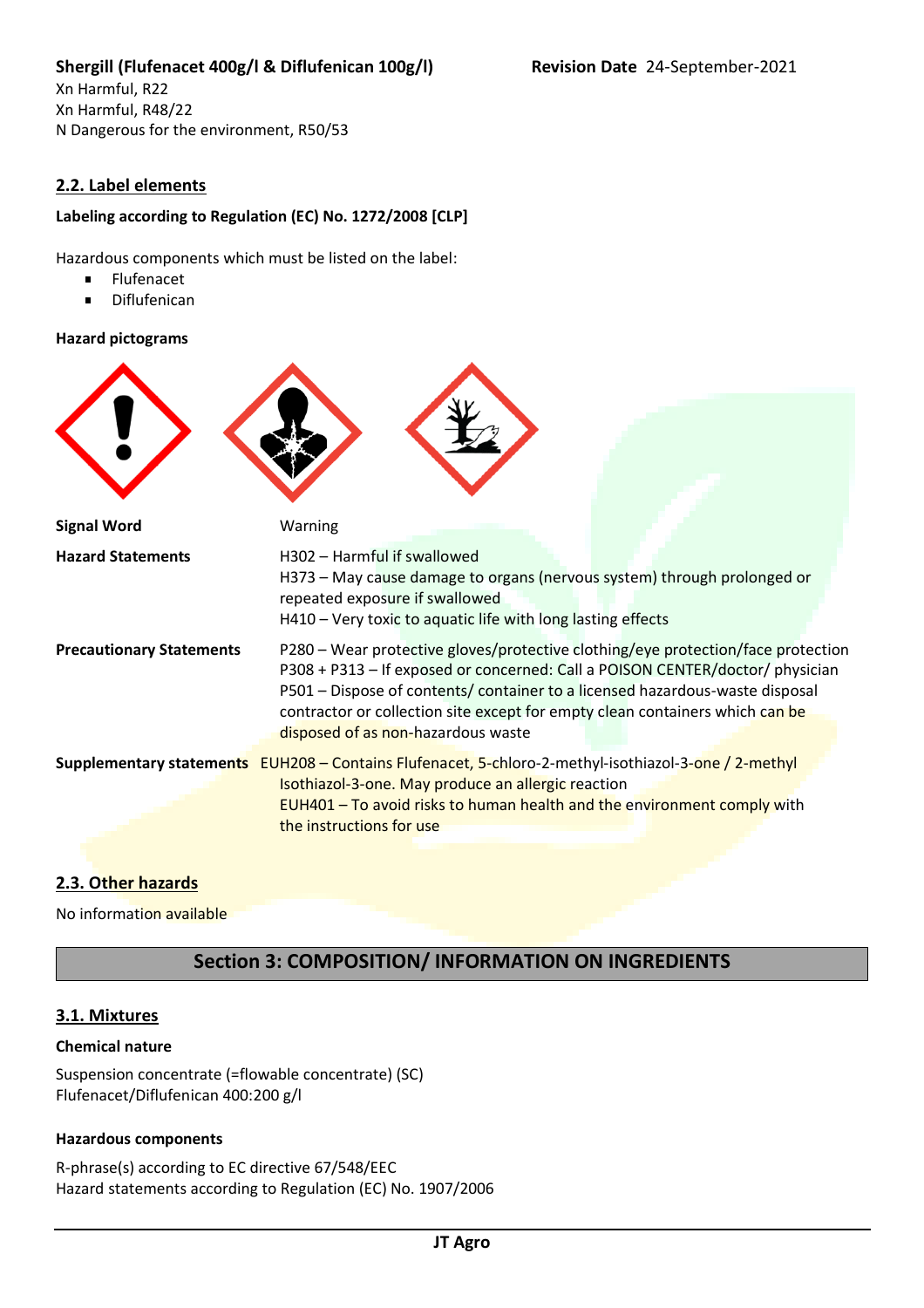| <b>Chemical Name</b>                                                                      | <b>CAS No</b>              | <b>Classification</b><br>according to<br><b>Regulation (EC) No.</b><br>1272/2008 [CLP]                                                                                | <b>Classification</b><br>according to<br>67/548/EEC | Concentration              |
|-------------------------------------------------------------------------------------------|----------------------------|-----------------------------------------------------------------------------------------------------------------------------------------------------------------------|-----------------------------------------------------|----------------------------|
| Flufenacet                                                                                | 142459-58-3                | Acute Tox. 4 (H302)<br>Skin Sens. 1 (H317)<br>STOT RE 2 (H373)<br>Aquatic Acute 1 (H400)<br>Aquatic Chronic 1 (H410)                                                  | Xn; R22, R48/22<br>R43<br>N; R50/53                 | 33.60 %                    |
| Diflufenican                                                                              | 83164-33-4                 | Aquatic Chronic 3 (H412)                                                                                                                                              | R52/53                                              | 8.40 %                     |
| Glycerine                                                                                 | $56 - 81 - 5$<br>200-289-5 | Not classified                                                                                                                                                        | Not classified                                      | > 1.00 %                   |
| Mixture of 5-Chloro-2-methyl-3(2H)-<br>isothiazolone and 2-Methyl-3(2H)-<br>isothiazolone | 55965-84-9                 | Acute Tox. 3 (H301)<br>Acute Tox. 3 (H311)<br>Acute Tox. 3 (H331)<br>Skin Corr. 1B (H314)<br>Skin Sens. 1 (H317)<br>Aquatic Acute 1 (H400)<br>Aquatic Chronic 1 (H410 | T; R23/24/25<br>C; R34, R43<br>N; R50/53            | $> 0.0002 -$<br>< 0.0015 % |

Substances for which there are Community workplace exposure limits. For the full text of the R-phrases/H-Statements mentioned in this Section, see Section 16.

## **Section 4: FIRST AID MEASURES**

#### **4.1. Description of first aid measures**

| <b>General advice</b> | Move out of dangerous area. Place and transport victim in stable position (lying<br>sideways). Remove contaminated clothing immediately and dispose of safely.                                                                                                                                                                                        |
|-----------------------|-------------------------------------------------------------------------------------------------------------------------------------------------------------------------------------------------------------------------------------------------------------------------------------------------------------------------------------------------------|
| <b>Inhalation</b>     | Move the victim to fresh air. Keep patient warm and at rest. Call a physician or poison<br>control center immediately.                                                                                                                                                                                                                                |
| <b>Skin Contact</b>   | Wash off thoroughly with plenty of soap and water, if available with<br>polyethyleneglycol 400, subsequently rinse with water. If symptoms persist, call a<br>physician.                                                                                                                                                                              |
| Eye contact           | Rinse immediately with plenty of water, also under the eyelids, for at least 15 minutes.<br>Remove contact lenses if present, after the first 5 minutes, then continue rinsing eyes.<br>Get medical attention if. irritation develops and persists.                                                                                                   |
| Ingestion             | Call a physician or poison control center immediately. Rinse mouth. Induce vomiting<br>only if: 1. Patient is fully conscious, 2. Medical aid is not readily available, 3. A<br>significant amount (more than a mouthful) has been ingested and 4. Time since<br>ingestion is less than 1 hour.<br>(Vomit should not get into the respiratory tract). |
|                       | 4.2. Most important symptoms and effects, both acute and delayed                                                                                                                                                                                                                                                                                      |
|                       | when the contract of the contract of the contract of the contract of the contract of the contract of the contract of the contract of the contract of the contract of the contract of the contract of the contract of the contr                                                                                                                        |

**Symptoms** The absorption of this product into the body may lead to the formation of methaemoglobine that, in sufficient concentration, causes cyanosis.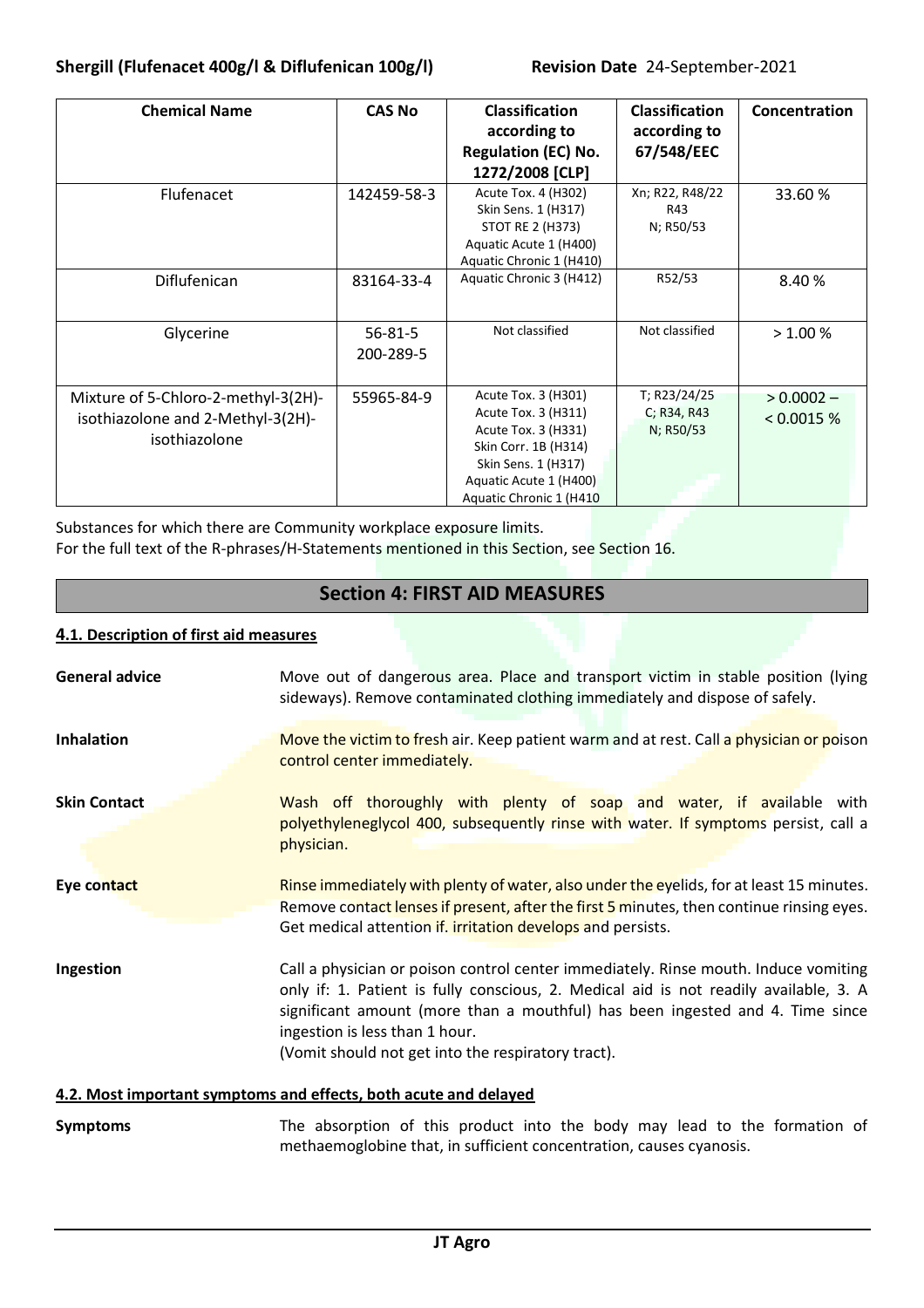#### **4.3. Indication of any immediate medical attention and special treatment needed**

**Risks Danger of formation of methaemoglobin.** 

**Treatment** Treat symptomatically. In case of ingestion gastric lavage should be considered in cases of significant ingestions only within the first 2 hours. However, the application of activated charcoal and sodium sulphate is always advisable. In case of methaemoglobinemia, oxygen and specific antidotes (methylene blue/ toluidine blue) should be given.

## **Section 5: FIRE-FIGHTING MEASURES**

#### **5.1. Extinguishing media**

**Suitable** Use water spray, alcohol-resistant foam, dry chemical or carbon dioxide. **Unsuitable** High volume water jet.

#### **5.2. Special hazards arising from the substance or mixture**

In the event of fire, the following may be released: Hydrogen cyanide (hydocyanic acid), Hydrogen fluoride, Carbon monoxide (CO), Nitrogen oxides (NOx), Sulphur oxides

#### **5.3. Advice for firefighters**

| <b>Special protective</b><br>equipment for fire-fighters |                                   | wear self-contained breathing apparatus. | In the event of fire and/or explosion do not breathe fumes. In the event of fire,      |  |
|----------------------------------------------------------|-----------------------------------|------------------------------------------|----------------------------------------------------------------------------------------|--|
| <b>Further information</b>                               | to enter drains or water courses. |                                          | Contain the spread of the fire-fighting media. Do not allow run-off from fire-fighting |  |

#### **Section 6: ACCIDENTAL RELEASE MEASURES**

#### **6.1. Personal precautions, protective equipment and emergency procedures**

**Precautions Avoid contact with spilled product or contaminated surfaces. Use personal** protective equipment.

#### **6.2. Environmental precautions**

Do not allow to get into surface water, drains and ground water. If spillage enters drains leading to sewage works inform local water company immediately. If spillage enters rivers or watercourses, inform the Environment Agency (emergency telephone number 0800 807060).

#### **6.3. Methods and material for containment and cleaning up**

**Methods for cleaning up** Soak up with inert absorbent material (e.g. sand, silica gel, acid binder, universal binder, sawdust). Collect and transfer the product into a properly labelled and tightly closed container. Clean contaminated floors and objects thoroughly, observing environmental regulations. **Additional advice** Use personal protective equipment. Do not allow to enter soil, waterways or waste water canal.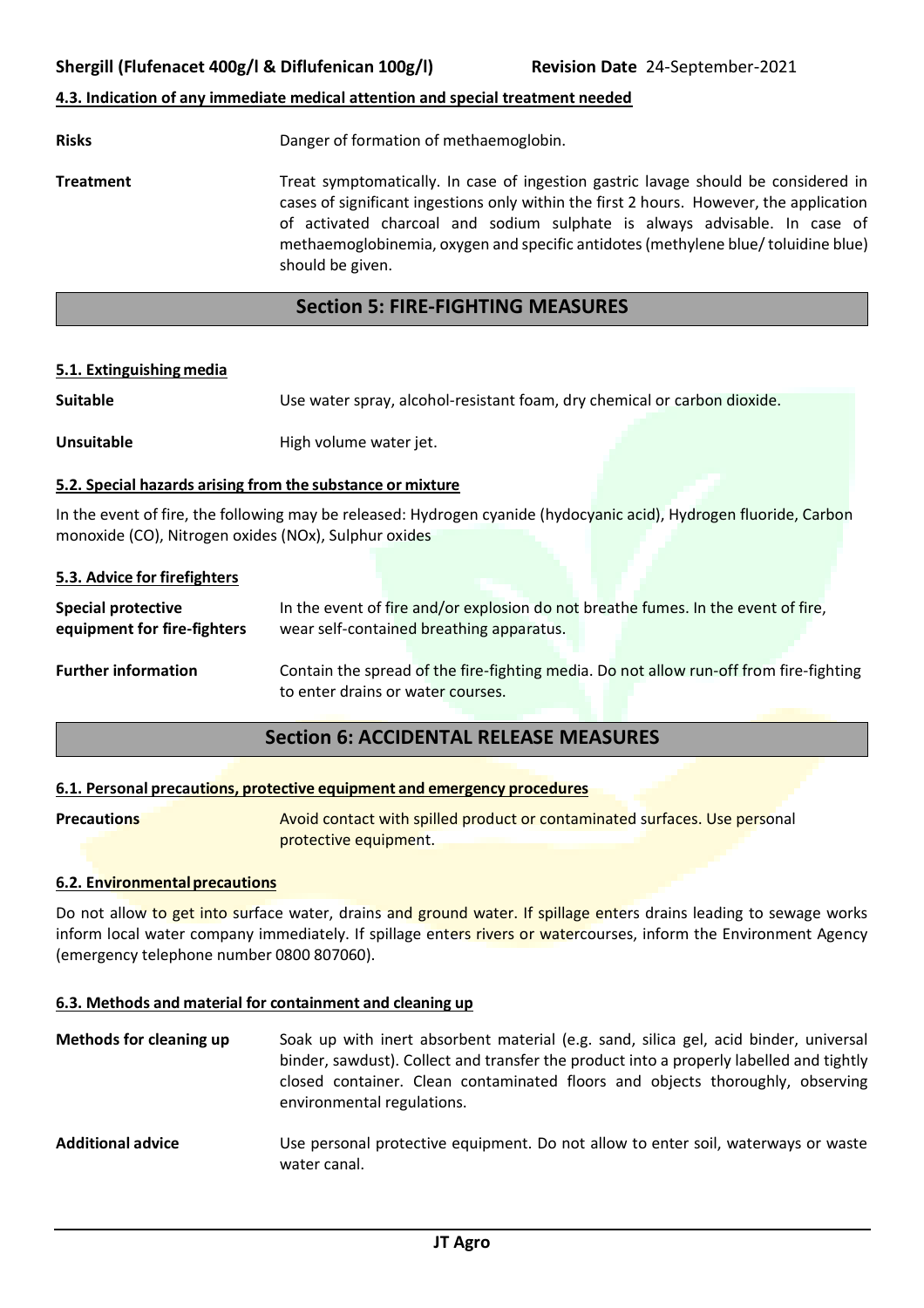Information regarding safe handling, see section 7. Information regarding personal protective equipment, see section 8. Information regarding waste disposal, see section 13.

## **Section 7: HANDLING AND STORAGE**

#### **7.1. Precautions for safe handling**

| Advice on safe handling                                   | No special protective measures against fire required. When handling unopened<br>packs/containers; follow relevant manual handling advice. Ensure adequate<br>ventilation.                                                                                                                         |
|-----------------------------------------------------------|---------------------------------------------------------------------------------------------------------------------------------------------------------------------------------------------------------------------------------------------------------------------------------------------------|
| <b>Advice on protection</b><br>against fire and explosion | No special precautions required.                                                                                                                                                                                                                                                                  |
| <b>Hygiene measures</b>                                   | Avoid contact with skin, eyes and clothing. Keep working clothes separately. Remove<br>soiled clothing immediately and clean thoroughly before using again. Garments that<br>cannot be cleaned must be destroyed (burnt). Wash hands before breaks and<br>immediately after handling the product. |
|                                                           | 7.2. Conditions for safe storage, including any incompatibilities                                                                                                                                                                                                                                 |
| <b>Requirements for storage</b><br>aroas and containors   | Store in a place accessible by authorized persons only. Store in original<br>container Keen containers tightly closed in a dry cool and well-ventilated place                                                                                                                                     |

| areas and containers     | container. Keep containers tightly closed in a dry, cool and well-ventilated place.<br>Protect from frost. Keep away from direct sunlight. |
|--------------------------|--------------------------------------------------------------------------------------------------------------------------------------------|
| Advice on common storage | Keep away from food, drink and animal feeding-stuffs.                                                                                      |

**Suitable materials** HDPE (high density polyethylene).

#### **7.3. Specific end use(s)**

Registered Crop Protection products: For proper and safe use of this product, please refer to the approval conditions laid down on the product label.

## **Section 8: EXPOSURE CONTROLS/PERSONAL PROTECTION**

#### **8.1. Control parameters**

| <b>Components</b><br>Flufenacet | CAS-No.<br>142459-58-3 | <b>Control parameters</b><br>$0.47$ mg/m3 (TWA) | <b>Source</b><br>JT Agro |
|---------------------------------|------------------------|-------------------------------------------------|--------------------------|
| Diflufenican                    | 83164-33-4             | 5.5 mg/m3 (TWA)                                 | JT Agro                  |
| Glycerine (Mist.)               | $56 - 81 - 5$          | $10 \text{ mg/m}$ 3 (TWA)                       | EH40 WEL                 |

The following recommendations for exposure controls/personal protection are intended for the manufacture, formulation and packaging of the product.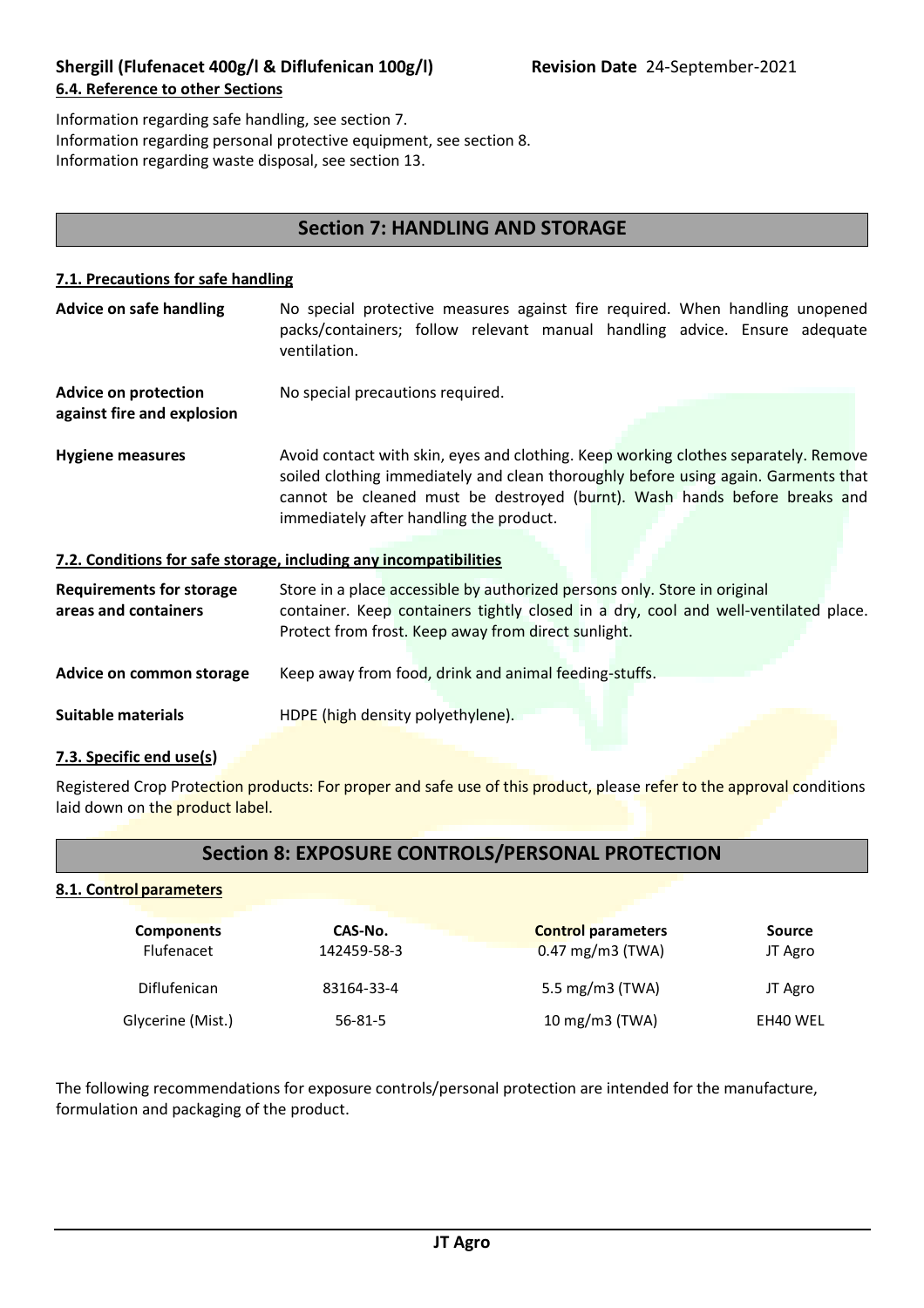**Shergill (Flufenacet 400g/l & Diflufenican 100g/l) Revision Date** 24-September-2021

# **8.2. Exposure controls**

**Refer to COSHH assessment (Control of Substances Hazardous to Health (Amendment) Regulations 2004). Engineering controls should be used in preference to personal protective equipment wherever practicable. Refer also to COSHH Essentials.** 

| Personal protective equipment | In normal use and handling conditions please refer to the label and/or<br>leaflet. In all other cases the following recommendations would apply.                                                                                                                                                                                                                                                                                   |
|-------------------------------|------------------------------------------------------------------------------------------------------------------------------------------------------------------------------------------------------------------------------------------------------------------------------------------------------------------------------------------------------------------------------------------------------------------------------------|
| <b>Respiratory protection</b> | Respiratory protection is not required under anticipated circumstances of<br>exposure. Respiratory protection should only be used to control residual risk<br>of short duration activities, when all reasonably practicable steps have been<br>taken to reduce exposure at source e.g. containment and/or local extract<br>ventilation. Always follow respirator manufacturer's instructions regarding<br>wearing and maintenance. |
| <b>Hand protection</b>        | Wear CE Marked (or equivalent) nitrile rubber gloves (minimum thickness of<br>0,4 mm). Wash when contaminated and dispose of when contaminated<br>inside, when perforated or when contamination on the outside cannot be<br>removed. Wash hands frequently and always before eating, drinking, smoking<br>or using the toilet.                                                                                                     |
| Eye protection                | Wear goggles (conforming to EN166, Field of Use = 5 or equivalent).                                                                                                                                                                                                                                                                                                                                                                |
| Skin and body protection      | Wear standard coveralls and Category 3 Type 4 suit. Wear two layers of<br>clothing wherever possible. Polyester/cotton or cotton overalls should be<br>worn under chemical protection suit and should be professionally laundered<br>frequently. If there is a risk of significant exposure, consider a higher<br>protective type suit.                                                                                            |

## **Section 9: PHYSICAL AND CHEMICAL PROPERTIES**

#### **9.1. Information on basic physical and chemical properties**

| Form<br>Colour<br>Odour<br>pH<br>Flash point | Suspension<br><b>White to Beige</b><br><b>Weak, Characteristic</b><br>$4.0 - 6.5$ at 100% (23°C)<br>$>100^{\circ}$ C<br>No flash point – Determination conducted up to the boiling point |
|----------------------------------------------|------------------------------------------------------------------------------------------------------------------------------------------------------------------------------------------|
| <b>Density</b>                               | ca. 1.19 g/cm3 at 20°C                                                                                                                                                                   |
| <b>Water solubility</b>                      | dispersible                                                                                                                                                                              |
| <b>Partition Coefficient n-octanol</b>       | Flufenacet: log Pow 3.2                                                                                                                                                                  |
| /water                                       | Diflufenican: log Pow 4.2                                                                                                                                                                |

#### **9.2. Other information**

Further safety related physical-chemical data are not known.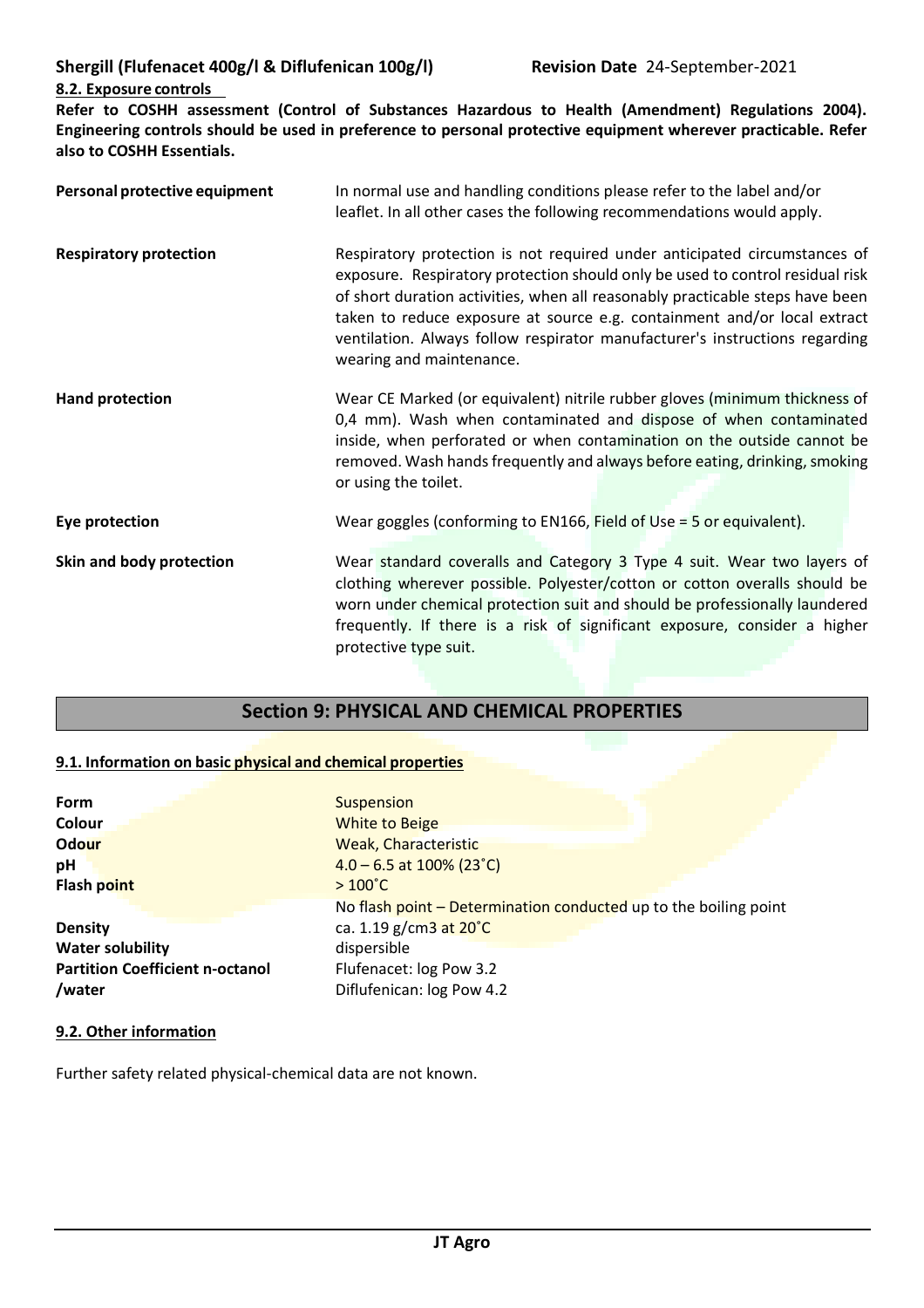## **Section 10: STABILITY AND REACTIVITY**

#### **10.1. Reactivity**

**Thermal decomposition** Weak, Characteristic

#### **10.2. Chemical stability**

Stable under recommended storage conditions.

#### **10.3. Possibility of hazardous reactions**

No hazardous reactions when stored and handled according to prescribed instructions.

#### **10.4. Conditionsto avoid**

Extremes of temperature and direct sunlight.

#### **10.5. Incompatible materials**

Store only in the original container.

#### **10.6. Hazardous decomposition**

No decomposition products expected under normal conditions of use.

## **Section 11: TOXICOLOGICAL INFORMATION**

#### **11.1. Information on toxicological effects**

| <b>Acute oral toxicity</b>         | LD50 rat, 500 - 2000 mg/kg<br><b>Test conducted with similar formulation.</b>                                                 |
|------------------------------------|-------------------------------------------------------------------------------------------------------------------------------|
| <b>Acute inhalational toxicity</b> | LC50 rat, $> 2.078$ mg/l<br>Exposure time: 4h<br>Highest attainable concentration<br>Test conducted with similar formulation. |
| <b>Acute dermal toxicity</b>       | LD50 rat, $>4000$ mg/kg<br>Test conducted with a similar formulation.                                                         |
| Skin corrosion/irritation          | Rabbit: non-irritating<br>Test conducted with a similar formulation.                                                          |
| Serious eye damage/eye irritation  | Rabbit: non-irritating<br>Test conducted with a similar formulation.                                                          |
| Respiratory or skin sensitisation  | Mouse: not sensitising<br>OECD Test Guideline 429, local lymph node assay (LLNA)                                              |

#### **Assessment repeated dose toxicity**

Flufenacet caused neurobehavioral effects and/or neuropathological changes in animal studies. Diflufenican did not cause specific target organ toxicity in experimental animal studies.

#### **Assessment Mutagenicity**

Flufenacet was not mutagenic or genotoxic in a battery of in vitro and in vivo tests. Diflufenican was not mutagenic or genotoxic in a battery of in vitro and in vivo tests.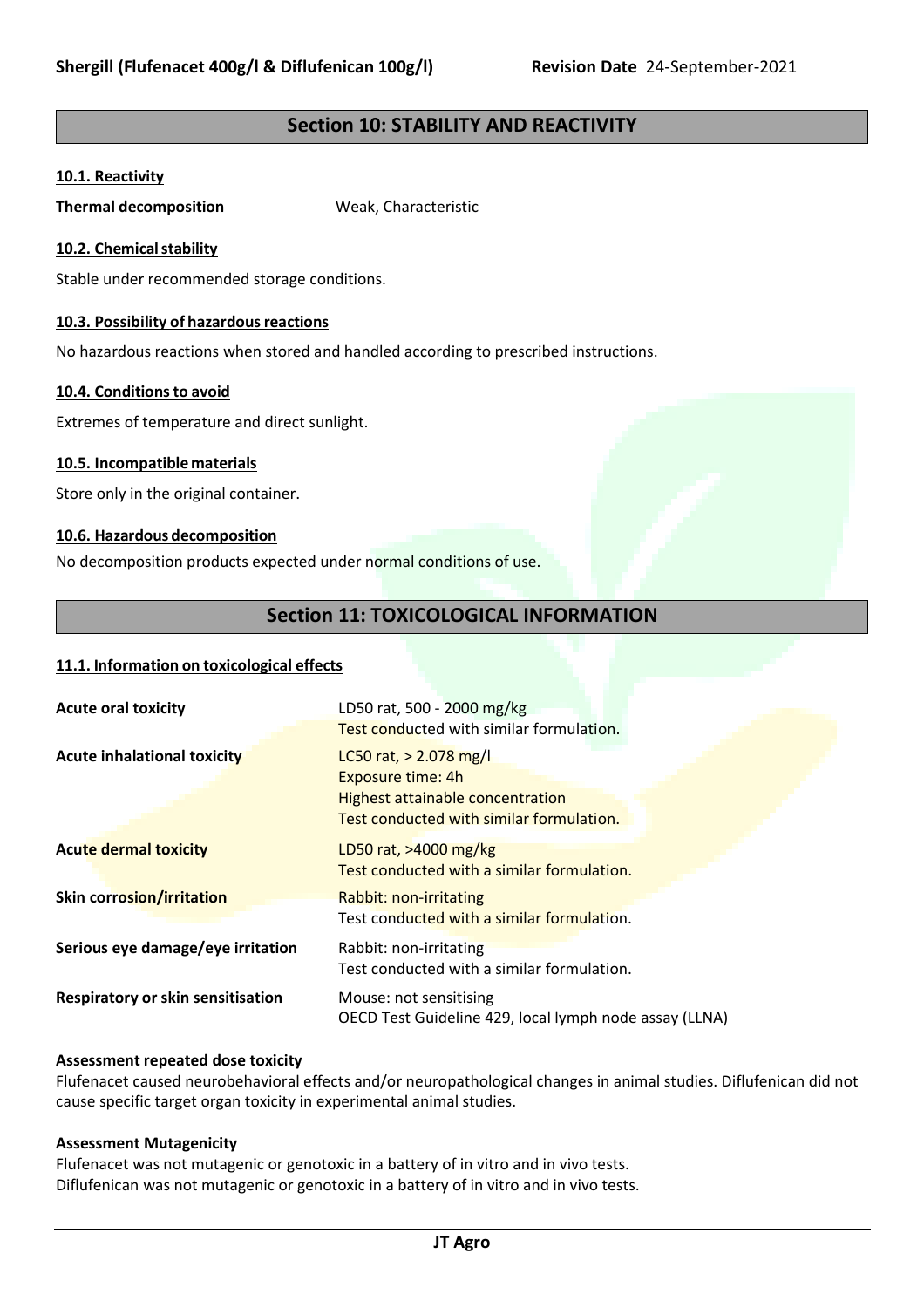#### **Assessment Carcinogenicity**

Flufenacet was not carcinogenic in lifetime feeding studies in rats and mice. Diflufenican was not carcinogenic in lifetime feeding studies in rats and mice.

#### **Assessment toxicity to reproduction**

Flufenacet did not cause reproductive toxicity in a two-generation study in rats. Diflufenican did not cause reproductive toxicity in a two-generation study in rats.

#### **Assessment developmental toxicity**

**12.1. Toxicity**

Flufenacet caused developmental toxicity only at dose levels toxic to the dams. The developmental effects seen with Flufenacet are related to maternal toxicity.

Diflufenican did not cause developmental toxicity in rats and rabbits.

## **Section 12: ECOLOGICAL INFORMATION**

| <b>Toxicity to fish</b>                  | LC50 (Cyprinus carpio (Carp)), 54.9 mg/l<br>Exposure time: 96 h                                                                                                                   |
|------------------------------------------|-----------------------------------------------------------------------------------------------------------------------------------------------------------------------------------|
| <b>Toxicity to aquatic invertebrates</b> | EC50 (Daphnia magna (Water flea)), 68.2 mg/l,<br>Exposure time: 48 h                                                                                                              |
| <b>Toxicity to aquatic plants</b>        | EC50 (Pseudokirchneriella subcapitata), 0.00885 mg/l,<br>Growth rate; Exposure time: 72 h                                                                                         |
| 12.2. Persistence and degradability      |                                                                                                                                                                                   |
| <b>Biodegradability</b>                  | Flufenacet: Not readily biodegradable<br>Diflufenican: Not readily biodegradable                                                                                                  |
| Koc                                      | Flufenacet: Koc: 202<br>Diflufenican: Koc: 3417                                                                                                                                   |
| 12.3. Bioaccumulative potential          |                                                                                                                                                                                   |
| <b>Flufenacet</b>                        | <b>Bioconcentration factor (BCF) 71</b><br>Does not bioaccumulate.                                                                                                                |
| <b>Diflufenican</b>                      | <b>Bioconcentration factor (BCF) 1,596</b><br>Does not bioaccumulate.                                                                                                             |
| 12.4. Mobility in soil                   |                                                                                                                                                                                   |
| <b>Flufenacet</b>                        | Moderately mobile in soils                                                                                                                                                        |
| <b>Diflufenican</b>                      | Slightly mobile in soils                                                                                                                                                          |
| 12.5. Results of PBT and vPvB assessment |                                                                                                                                                                                   |
| <b>Flufenacet</b>                        | This substance is not considered to be persistent, bioaccumulating nor toxic<br>(PBT). This substance is not considered to be very persistent nor very<br>bioaccumulating (vPvB). |
| <b>Diflufenican</b>                      | This substance is not considered to be persistent, bioaccumulating nor toxic<br>(PBT). This substance is not considered to be very persistent nor very<br>bioaccumulating (vPvB). |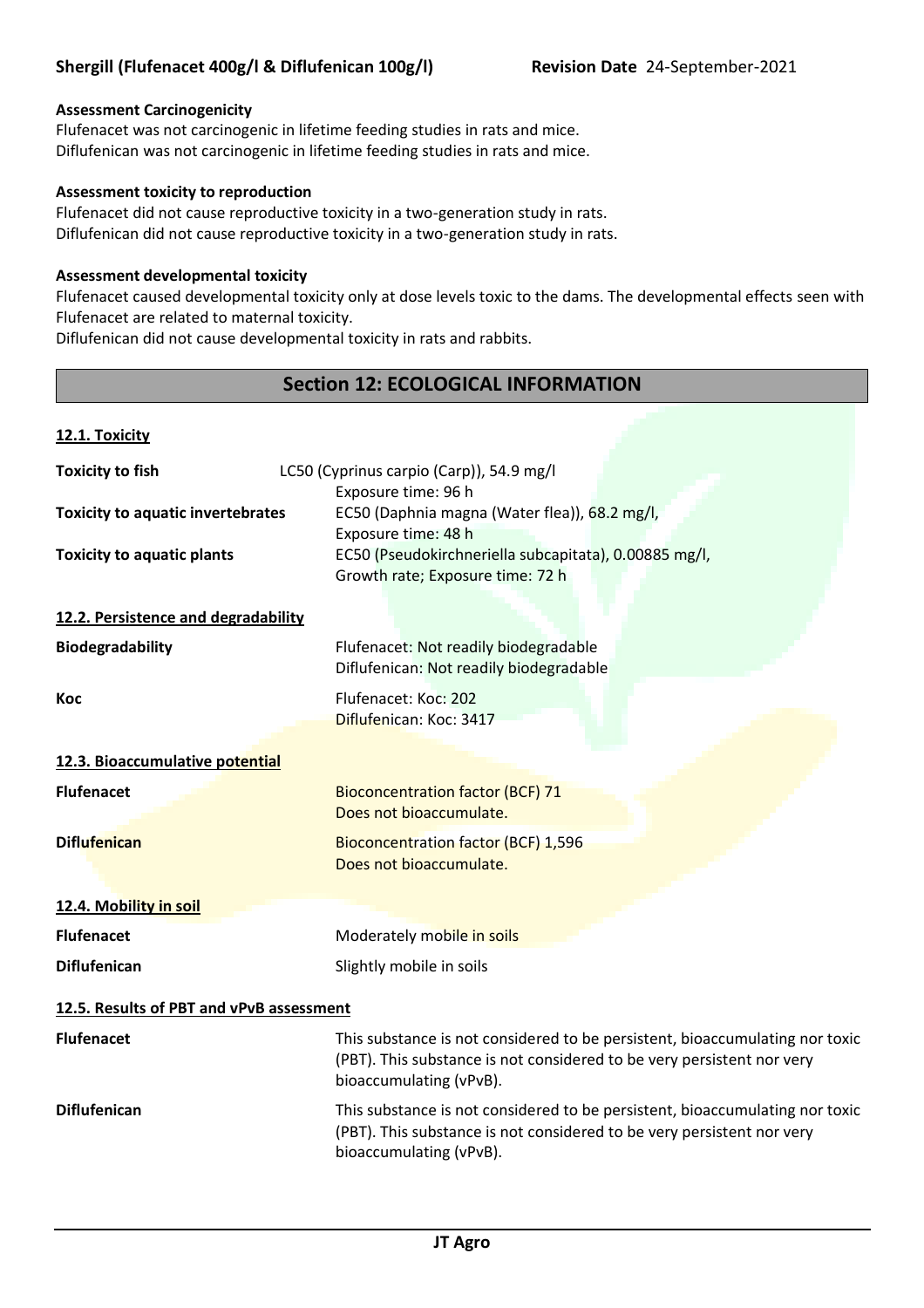#### **12.6. Other adverse effects**

**information**

Additional ecological **No other effects to be mentioned**.

## **Section 13: DISPOSAL CONSIDERATIONS**

#### **13.1. Waste treatment methods**

| <b>Product</b>                      | In accordance with current regulations and, if necessary, after consultation<br>with the site operator and/or with the responsible authority, the product may<br>be taken to a waste disposal site or incineration plant. Advice may be<br>obtained from the local waste regulation authority (part of the Environment<br>Agency in the UK).                                                                                                            |
|-------------------------------------|---------------------------------------------------------------------------------------------------------------------------------------------------------------------------------------------------------------------------------------------------------------------------------------------------------------------------------------------------------------------------------------------------------------------------------------------------------|
| <b>Contaminated packaging</b>       | Small containers (< 10 l or < 10 kg) should be rinsed thoroughly using an<br>integrated pressure rinsing device, or, by manually rinsing three times. Add<br>washings to sprayer at time of filling.<br>Dispose of empty and cleaned packaging safely.<br>Large containers ( $>$ 25 l or $>$ 25 kg) should not be rinsed or re-used for any<br>other purpose.<br>Return large containers to supplier.<br>Follow advice on product label and/or leaflet. |
| Waste key for the unused<br>product | 020108 agrochemical waste containing dangerous substances                                                                                                                                                                                                                                                                                                                                                                                               |

## **Section 14: TRANSPORT CONSIDERATIONS**

|                    | ADR/RID/ADN                                            |      |  |  |                                                            |  |  |
|--------------------|--------------------------------------------------------|------|--|--|------------------------------------------------------------|--|--|
| 14.1               | UN number                                              | 3082 |  |  |                                                            |  |  |
| 14.2               | Proper shipping name                                   |      |  |  | <b>ENVIRONMENTALLY HAZARDOUS SUBSTANCE, LIQUID, N.O.S.</b> |  |  |
|                    |                                                        |      |  |  | (FLUFENACET, DIFLUFENICAN SOLUTION)                        |  |  |
| 14.3               | Transport hazard class(es)<br>9                        |      |  |  |                                                            |  |  |
| 14.4               | Packing group                                          | Ш    |  |  |                                                            |  |  |
|                    | (Labels)                                               | 9    |  |  |                                                            |  |  |
| 14.5               | <b>Environmental Hazards</b> Environmentally hazardous |      |  |  |                                                            |  |  |
| Hazard no.         |                                                        | 90   |  |  |                                                            |  |  |
| <b>Tunnel Code</b> |                                                        |      |  |  |                                                            |  |  |

This classification is in principle not valid for carriage by tank vessel on inland waterways. Please refer to the manufacturer for further information.

#### **IMDG**

| 14.1 | UN number                              | 3082                                                                     |
|------|----------------------------------------|--------------------------------------------------------------------------|
| 14.2 |                                        | Proper shipping name ENVIRONMENTALLY HAZARDOUS SUBSTANCE, LIQUID, N.O.S. |
|      |                                        | (FLUFENACET, DIFLUFENICAN SOLUTION)                                      |
| 14.3 | Transport hazard class(es)             | 9                                                                        |
| 14.4 | Packing group                          | Ш                                                                        |
|      | (Labels)                               | q                                                                        |
| 14.5 | Environmental Hazards Marine Pollutant |                                                                          |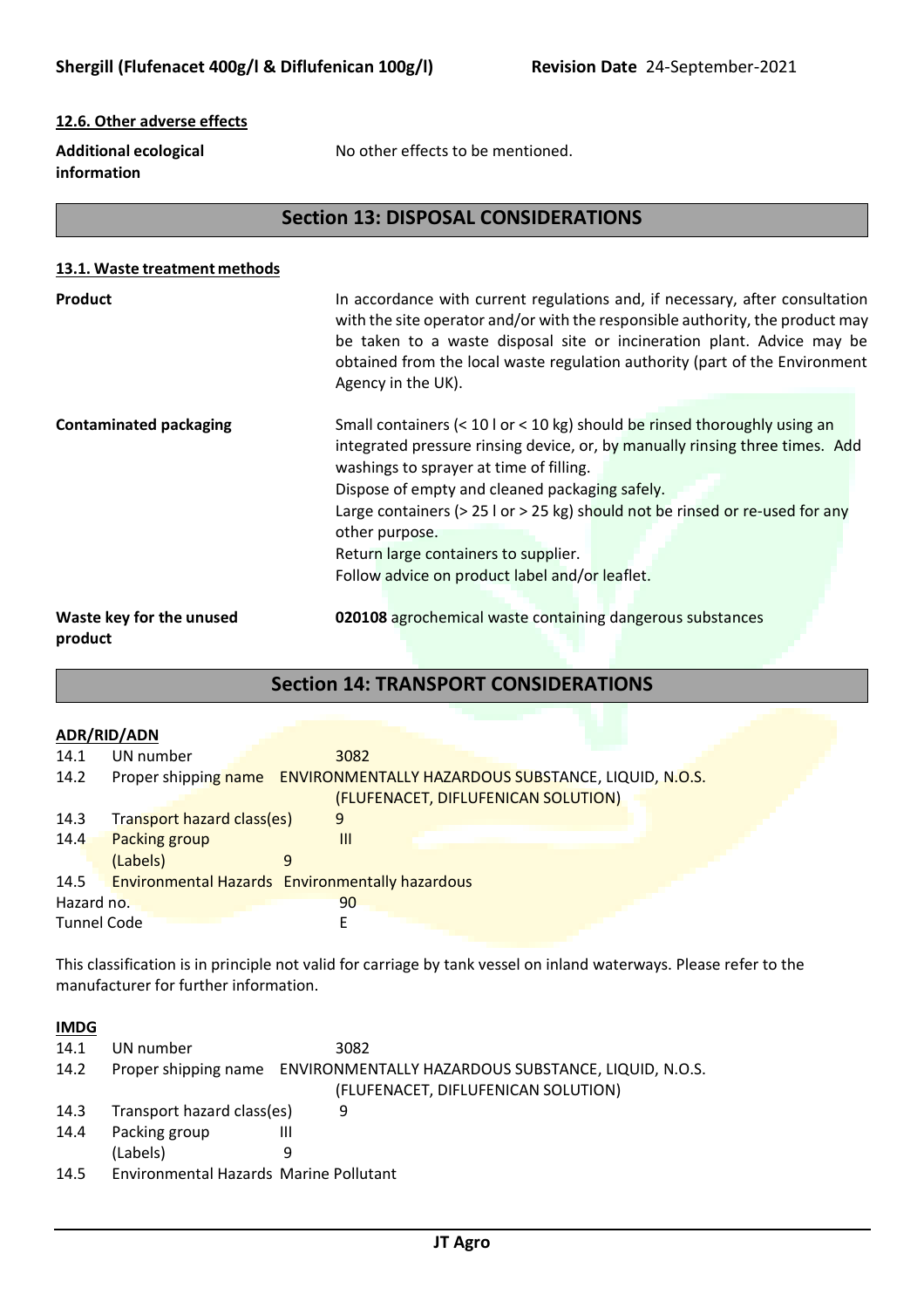| <b>IATA</b>                       |                                  |                                                                          |  |  |
|-----------------------------------|----------------------------------|--------------------------------------------------------------------------|--|--|
| 14.1                              | UN number                        | 3082                                                                     |  |  |
| 14.2                              |                                  | Proper shipping name ENVIRONMENTALLY HAZARDOUS SUBSTANCE, LIQUID, N.O.S. |  |  |
|                                   |                                  | (FLUFENACET, DIFLUFENICAN SOLUTION)                                      |  |  |
| 14.3                              | Transport hazard class(es)       | 9                                                                        |  |  |
| 14.4                              | Packing group                    | Ш                                                                        |  |  |
| 14.5                              |                                  | Environmental Hazards Environmentally hazardous                          |  |  |
|                                   |                                  |                                                                          |  |  |
|                                   | <b>UK 'Carriage' Regulations</b> |                                                                          |  |  |
| 14.1                              | UN number                        | 3082                                                                     |  |  |
| 14.2                              |                                  | Proper shipping name ENVIRONMENTALLY HAZARDOUS SUBSTANCE, LIQUID, N.O.S. |  |  |
|                                   |                                  | (FLUFENACET, DIFLUFENICAN SOLUTION)                                      |  |  |
| 14.3                              | Transport hazard class(es)       | 9                                                                        |  |  |
| 14.4                              | Packing group                    | Ш                                                                        |  |  |
| 14.5                              |                                  | Environmental Hazards Environmentally hazardous                          |  |  |
|                                   | <b>Emergency action code</b>     | 3Z                                                                       |  |  |
|                                   |                                  |                                                                          |  |  |
| 14.6 Special precautions for user |                                  |                                                                          |  |  |

See sections 6 to 8 of this Safety Data Sheet.

#### **14.7 Transport in bulk according to Annex II of MARPOL and the IBC Code**

No transport in bulk according to the IBC Code.

## **Section 15: REGULATORY INFORMATION**

#### **15.1. Safety, health and environmentalregulations/legislation specific for the substance or mixture**

#### **UK and Northern Ireland Regulatory References**

This material may be subject to some or all of the following regulations (and any subsequent amendments). Users must ensure that any uses and restrictions as indicated on the label and/or leaflet are followed.

#### **Transport**

Carriage of Dangerous Goods and Use of Transportable Pressure Equipment Regulations 2009 (SI 2009 No 1348) Merchant Shipping (Dangerous Goods and Marine Pollutants) Regulations 1997 (SI 1997 No 2367) Air Navigation Dangerous Goods Regulations 2002 (SI 2002 No 2786)

#### **Supply and Use**

Chemical (Hazard Information and Packaging for Supply) Regulations 2009 (SI 2009 No 716) Chemical (Hazard Information and Packaging for Supply) (Northern Ireland) Regulations 2009 Control of Substances Hazardous to Health Regulations 2002 (SI 2002 No 2677) EH40 Occupational Exposure Limits - Table 1 List of approved workplace exposure limits Control of Pesticide Regulations 1986

Dangerous Substances and Explosive Atmospheres Regulations 2002

#### **Waste Treatment**

Environmental Protection Act 1990, Part II Environmental Protection (Duty of Care) Regulations 1991 The Waste Management Licensing Regulations 1994 (as amended) Hazardous Waste Regulations 2005 (Replacing Special Waste Regulations 1996 as amended) Landfill Directive Regulation on Substances That Deplete the Ozone Layer 1994 (EEC/3093/94) Water Resources Act 1991 Anti-Pollution Works Regulations 1999